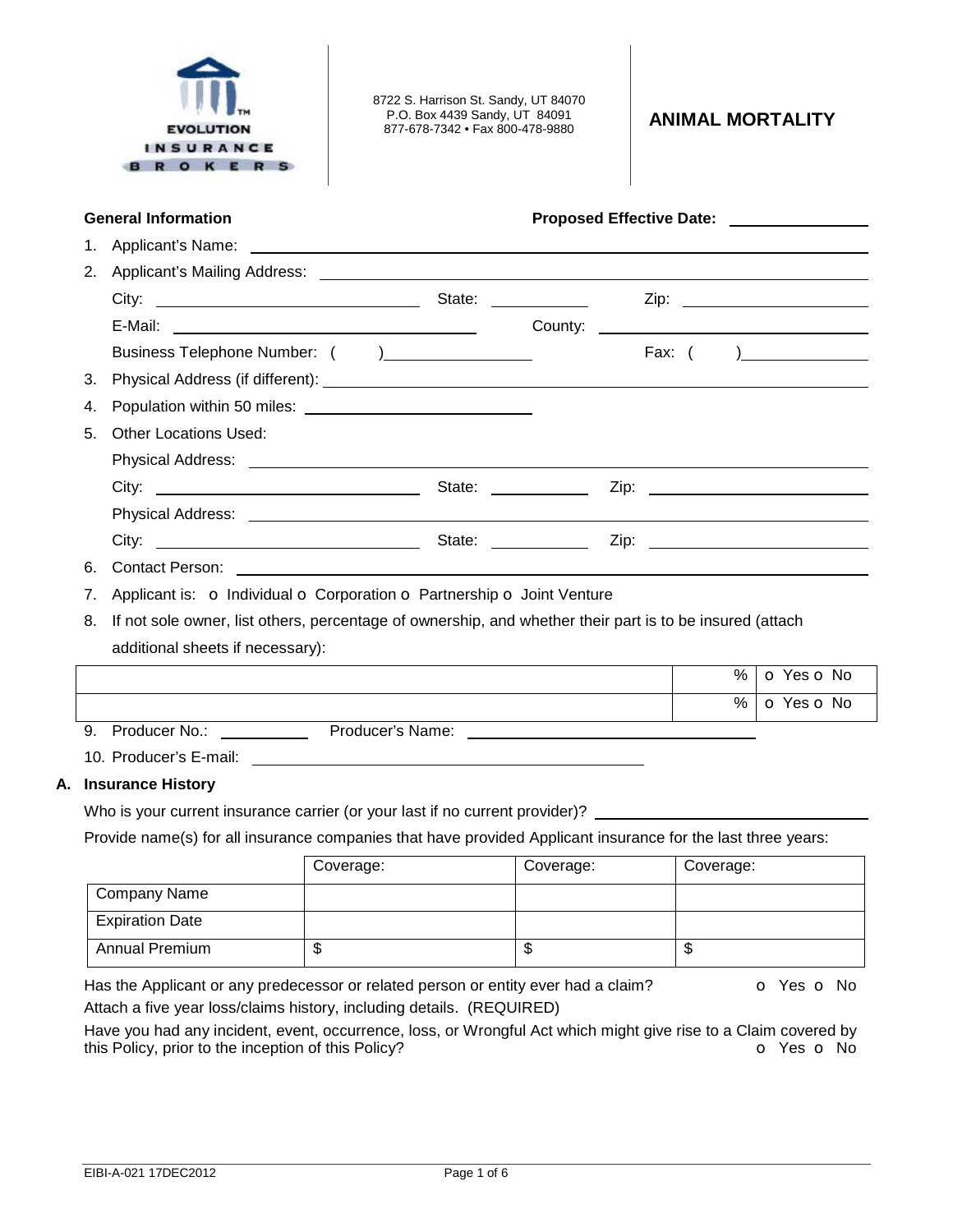| Has the Applicant, or anyone on the Applicant's behalf, attempted to place this risk in standard markets?                                                     | O Yes O No            |  |  |  |  |  |                                   |                       |  |  |  |  |  |  |
|---------------------------------------------------------------------------------------------------------------------------------------------------------------|-----------------------|--|--|--|--|--|-----------------------------------|-----------------------|--|--|--|--|--|--|
| If the standard markets are declining placement, please explain why: _______________________________                                                          |                       |  |  |  |  |  |                                   |                       |  |  |  |  |  |  |
| <b>B. Underwriting Information</b>                                                                                                                            |                       |  |  |  |  |  |                                   |                       |  |  |  |  |  |  |
| What kind of animal is to be insured? $\Box$ Horse $\Box$ Farm Livestock $\Box$ Dog $\Box$ Cat $\Box$ Bird<br>1.<br>□ Other: ________________________________ |                       |  |  |  |  |  |                                   |                       |  |  |  |  |  |  |
| Sex of the animal: $\Box$ Male $\Box$ Female $\Box$ Castrated Male $\Box$ Sterilized Female<br>2.                                                             |                       |  |  |  |  |  |                                   |                       |  |  |  |  |  |  |
| Registered Name: Mannell Allen Color: Mannell Allen Breed: Mannell Allen Color: Mannell Allen Color:<br>3.                                                    |                       |  |  |  |  |  |                                   |                       |  |  |  |  |  |  |
| Marks or brands and on what part of the body: ___________________________________<br>4.                                                                       |                       |  |  |  |  |  |                                   |                       |  |  |  |  |  |  |
| 5.                                                                                                                                                            |                       |  |  |  |  |  |                                   |                       |  |  |  |  |  |  |
| 6.                                                                                                                                                            |                       |  |  |  |  |  |                                   |                       |  |  |  |  |  |  |
| 7.                                                                                                                                                            |                       |  |  |  |  |  |                                   |                       |  |  |  |  |  |  |
| Animal(s) is/are housed in: □ House □ Stable □ Enclosure □ Open Range<br>For what purpose/s is/are the animal(s) kept or employed: ______________________     |                       |  |  |  |  |  |                                   |                       |  |  |  |  |  |  |
|                                                                                                                                                               |                       |  |  |  |  |  | 10. With whom are animal(s) kept? |                       |  |  |  |  |  |  |
|                                                                                                                                                               |                       |  |  |  |  |  |                                   | Owner Handler Trainer |  |  |  |  |  |  |
|                                                                                                                                                               | Owner Handler Trainer |  |  |  |  |  |                                   |                       |  |  |  |  |  |  |
| 11. Detailed description of activities/travel (specifically, and by location):                                                                                |                       |  |  |  |  |  |                                   |                       |  |  |  |  |  |  |
|                                                                                                                                                               |                       |  |  |  |  |  |                                   |                       |  |  |  |  |  |  |
| 12. Are there any leases or mortgages on any of the animals?                                                                                                  | Yes     No            |  |  |  |  |  |                                   |                       |  |  |  |  |  |  |
| 13. Are animal(s) healthy?                                                                                                                                    | Yes $\Box$ No         |  |  |  |  |  |                                   |                       |  |  |  |  |  |  |
| Give full information regarding defects or ailments, illness or disease, during the last twelve (12) months:                                                  |                       |  |  |  |  |  |                                   |                       |  |  |  |  |  |  |
|                                                                                                                                                               |                       |  |  |  |  |  |                                   |                       |  |  |  |  |  |  |
|                                                                                                                                                               |                       |  |  |  |  |  |                                   |                       |  |  |  |  |  |  |
| 15. Has the animal ever been fired or blistered?                                                                                                              | Yes $\Box$ No         |  |  |  |  |  |                                   |                       |  |  |  |  |  |  |
|                                                                                                                                                               |                       |  |  |  |  |  |                                   |                       |  |  |  |  |  |  |
| 16. Is there a contagious or infectious disease on the premises now?                                                                                          | ∐ Yes ∐<br>No.        |  |  |  |  |  |                                   |                       |  |  |  |  |  |  |
| Page 2 of 6<br>EIBI-A-021 17DEC2012                                                                                                                           |                       |  |  |  |  |  |                                   |                       |  |  |  |  |  |  |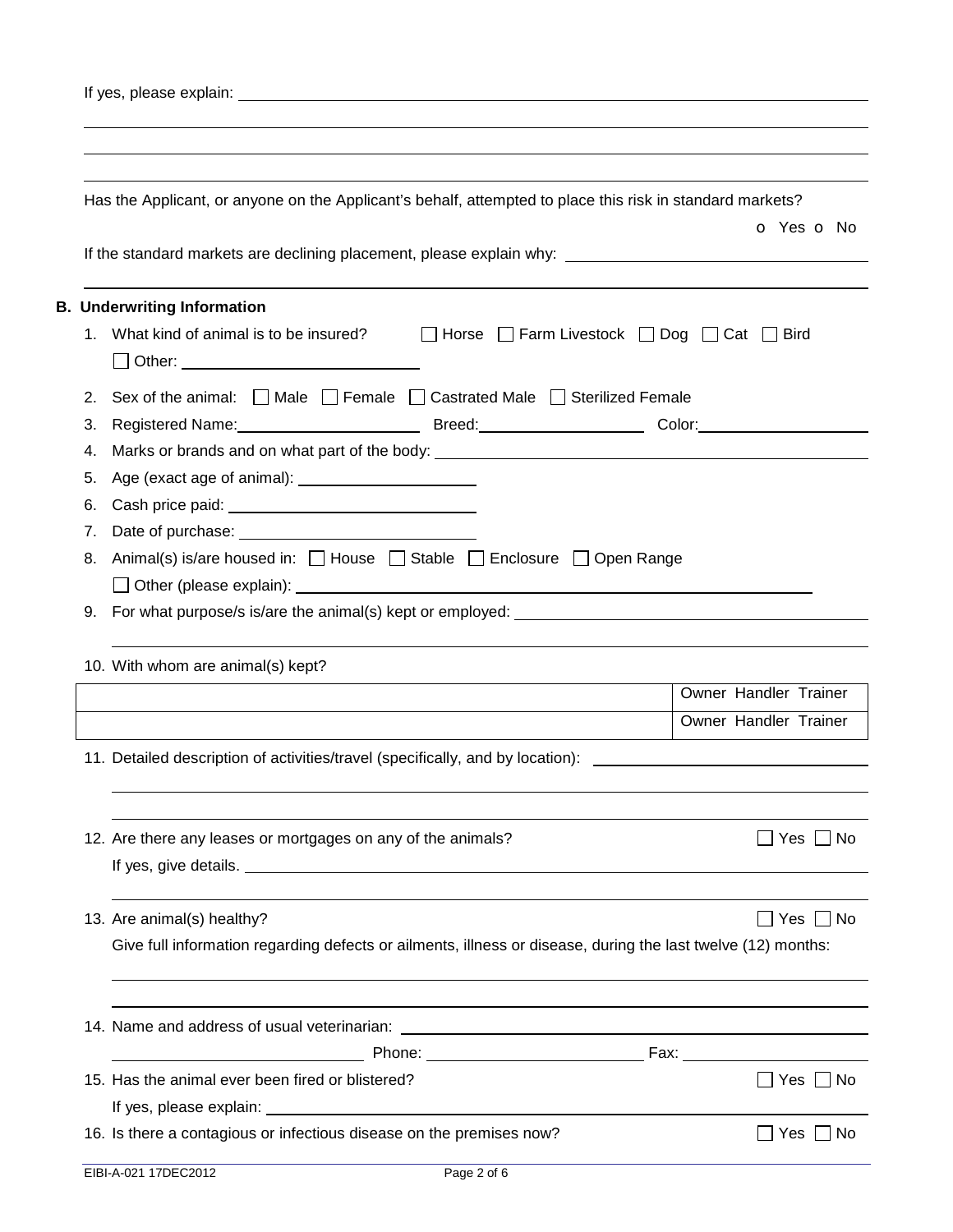|                                                                                                                         | During the last twelve (12) months?<br>a.                                                                                                                                                                                                                                   | Yes $\Box$ No        |  |  |  |  |  |
|-------------------------------------------------------------------------------------------------------------------------|-----------------------------------------------------------------------------------------------------------------------------------------------------------------------------------------------------------------------------------------------------------------------------|----------------------|--|--|--|--|--|
|                                                                                                                         | 17. Is there, to your knowledge, an infectious disease in the neighborhood now?                                                                                                                                                                                             | Yes     No           |  |  |  |  |  |
|                                                                                                                         | 18. How long have the animals been in your possession or care: _________________                                                                                                                                                                                            |                      |  |  |  |  |  |
|                                                                                                                         | 19. Have any of the animals recently been imported into the district?                                                                                                                                                                                                       | _  Yes _  No         |  |  |  |  |  |
|                                                                                                                         |                                                                                                                                                                                                                                                                             |                      |  |  |  |  |  |
| 20. How many animals of like category have you lost during the last two years, irrespective of class, type or           |                                                                                                                                                                                                                                                                             |                      |  |  |  |  |  |
|                                                                                                                         | 21. State cause and date of death in each case (attach other sheet if necessary): ________________________                                                                                                                                                                  |                      |  |  |  |  |  |
|                                                                                                                         |                                                                                                                                                                                                                                                                             |                      |  |  |  |  |  |
|                                                                                                                         | 22. Are there any other circumstances within your knowledge or opinion not already disclosed, affecting or likely                                                                                                                                                           |                      |  |  |  |  |  |
|                                                                                                                         | to affect the proposed insurance?                                                                                                                                                                                                                                           | _  Yes   _  No       |  |  |  |  |  |
|                                                                                                                         |                                                                                                                                                                                                                                                                             |                      |  |  |  |  |  |
|                                                                                                                         | <b>C.</b> Special Questions                                                                                                                                                                                                                                                 |                      |  |  |  |  |  |
|                                                                                                                         | 1. Is any animal to be sold, or let on mortgage, commission, lien, or hire?                                                                                                                                                                                                 | Yes $\Box$ No        |  |  |  |  |  |
|                                                                                                                         | <u> 1989 - Johann Barbara, martin amerikan basal dan berasal dan berasal dalam basal dan berasal dan berasal dan</u><br>If yes, give details:                                                                                                                               |                      |  |  |  |  |  |
|                                                                                                                         | Dates of beginning and ending of service season: <b>Container and Service Season</b> : <b>Container and Service Season: Container and Service Season: Container and Service Season: Container and Service Season: Container an</b><br>a.                                    |                      |  |  |  |  |  |
|                                                                                                                         | ,我们也不会有一个人的人,我们也不会有一个人的人,我们也不会有一个人的人。""我们,我们也不会有一个人的人,我们也不会有一个人的人。""我们,我们也不会有一个人                                                                                                                                                                                            |                      |  |  |  |  |  |
|                                                                                                                         | b.                                                                                                                                                                                                                                                                          |                      |  |  |  |  |  |
|                                                                                                                         | c.                                                                                                                                                                                                                                                                          |                      |  |  |  |  |  |
| Amount actually earned last season: example and a season of the season of the season of the season of the season:<br>d. |                                                                                                                                                                                                                                                                             |                      |  |  |  |  |  |
| Amount actually earned in current season to date: ______________________________<br>е.                                  |                                                                                                                                                                                                                                                                             |                      |  |  |  |  |  |
|                                                                                                                         | f.                                                                                                                                                                                                                                                                          |                      |  |  |  |  |  |
|                                                                                                                         | g.                                                                                                                                                                                                                                                                          |                      |  |  |  |  |  |
| 2.                                                                                                                      | Have the animals been tested at any time for Tuberculosis?                                                                                                                                                                                                                  | __  No<br>Yes        |  |  |  |  |  |
|                                                                                                                         | If so, where and when and with what result:                                                                                                                                                                                                                                 |                      |  |  |  |  |  |
|                                                                                                                         | D. Pregnant Animals                                                                                                                                                                                                                                                         |                      |  |  |  |  |  |
|                                                                                                                         | Answer the following questions if any of the animals to be insured are pregnant.                                                                                                                                                                                            |                      |  |  |  |  |  |
| 1.                                                                                                                      |                                                                                                                                                                                                                                                                             |                      |  |  |  |  |  |
| 2.                                                                                                                      |                                                                                                                                                                                                                                                                             |                      |  |  |  |  |  |
| 3.                                                                                                                      |                                                                                                                                                                                                                                                                             |                      |  |  |  |  |  |
| 4.                                                                                                                      | Have any of the animal's young been lost at birth?                                                                                                                                                                                                                          | $\Box$ Yes $\Box$ No |  |  |  |  |  |
|                                                                                                                         |                                                                                                                                                                                                                                                                             |                      |  |  |  |  |  |
| 5.                                                                                                                      | Have you any other pregnant animal of like category?                                                                                                                                                                                                                        | Yes     No           |  |  |  |  |  |
|                                                                                                                         | If so, explain: $\sqrt{a}$ is a set of $\frac{1}{2}$ if $\frac{1}{2}$ is a set of $\frac{1}{2}$ if $\frac{1}{2}$ is a set of $\frac{1}{2}$ if $\frac{1}{2}$ is a set of $\frac{1}{2}$ if $\frac{1}{2}$ is a set of $\frac{1}{2}$ if $\frac{1}{2}$ is a set of $\frac{1}{2}$ |                      |  |  |  |  |  |
|                                                                                                                         |                                                                                                                                                                                                                                                                             |                      |  |  |  |  |  |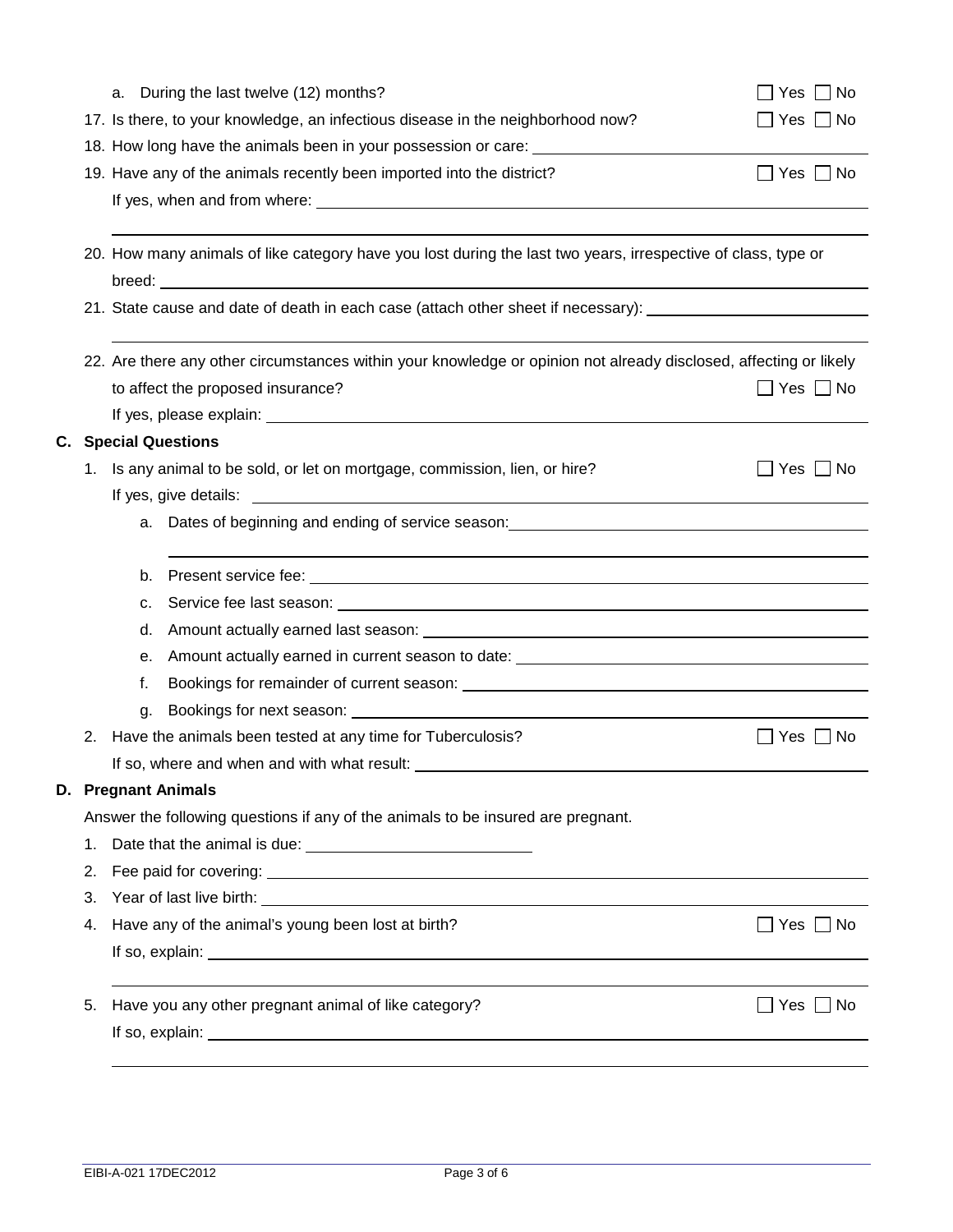## **E. Racing and Shows Record During the 12 Months Prior to this Proposal**

#### **Racing**

| <b>NAME</b> | # OF RACES | ιSΤ | <b>AND</b> | <b>RD</b> | <b>MONEY WON</b> |
|-------------|------------|-----|------------|-----------|------------------|
|             |            |     |            |           |                  |
|             |            |     |            |           |                  |
|             |            |     |            |           |                  |
|             |            |     |            |           | ۰D               |

#### **Shows**

| <b>NAME</b> | # OF SHOWS | <b>LOCATION</b> | <b>WINS</b> | <b>MONEY WON</b> |
|-------------|------------|-----------------|-------------|------------------|
|             |            |                 |             | Ψ                |
|             |            |                 |             | w                |
|             |            |                 |             | w                |
|             |            |                 |             | Φ                |

## **F. Veterinary Care**

1. Name of your veterinary surgeon:

| Address:     |                 |
|--------------|-----------------|
| Telephone: ( | Fax (if any): ( |
| City:        | State:<br>Zip:  |
| E-Mail:      |                 |
|              |                 |

- 2. How many miles away is she/he: \_\_\_\_\_ miles
- 3. Have your Veterinarian complete the Veterinary Certificate attached to this application.

#### **G. Working Dogs**

|                                                                                   | Dog 1:                  | Dog $2$ :         | Dog $3$ :          |
|-----------------------------------------------------------------------------------|-------------------------|-------------------|--------------------|
| Were dogs imported?                                                               | <b>No</b><br>Yes.       | Yes $\Box$ No     | No.<br>Yes         |
| Where were dogs trained?                                                          |                         |                   |                    |
| Are dogs in a retraining program?                                                 | <b>No</b><br>Yes.       | Yes I I No        | No.<br>Yes:        |
| Dogs are Certified on<br>(P)atrol (D)rugs (T)racking (A)rson<br>(B)ombs (C)adaver | A B C<br>P<br>D         | T A B C<br>P<br>D | T A B C<br>P<br>D. |
| Is this the handler's first dog?                                                  | <b>No</b><br><b>Yes</b> | Yes I I No        | - No<br>Yes        |
| Are dogs transported in crash-proof<br>crates?                                    | No<br>Yes               | l No<br>Yes       | No<br>Yes          |

## **REPRESENTATIONS AND WARRANTIES**

The "Applicant" is the party to be named as the "Insured" in any insuring contract if issued. By signing this Application, the Applicant for insurance hereby represents and warrants that the information provided in the Application, together with all supplemental information and documents provided in conjunction with the Application, is true, correct, inclusive of all relevant and material information necessary for the Insurer to accurately and completely assess the Application, and is not misleading in any way. The Applicant further represents that the Applicant understands and agrees as follows: (i) the Insurer can and will rely upon the Application and supplemental information provided by the Applicant, and any other relevant information, to assess the Applicant's request for insurance coverage and to quote and potentially bind, price, and provide coverage; (ii) the Application and all supplemental information and documents provided in conjunction with the Application are warranties that will become a part of any coverage contract that may be issued; (iii) the submission of an Application or the payment of any premium does not obligate the Insurer to quote, bind, or provide insurance coverage; and (iv) in the event the Applicant has or does provide any false, misleading, or incomplete information in conjunction with the Application, any coverage provided will be deemed void from initial issuance.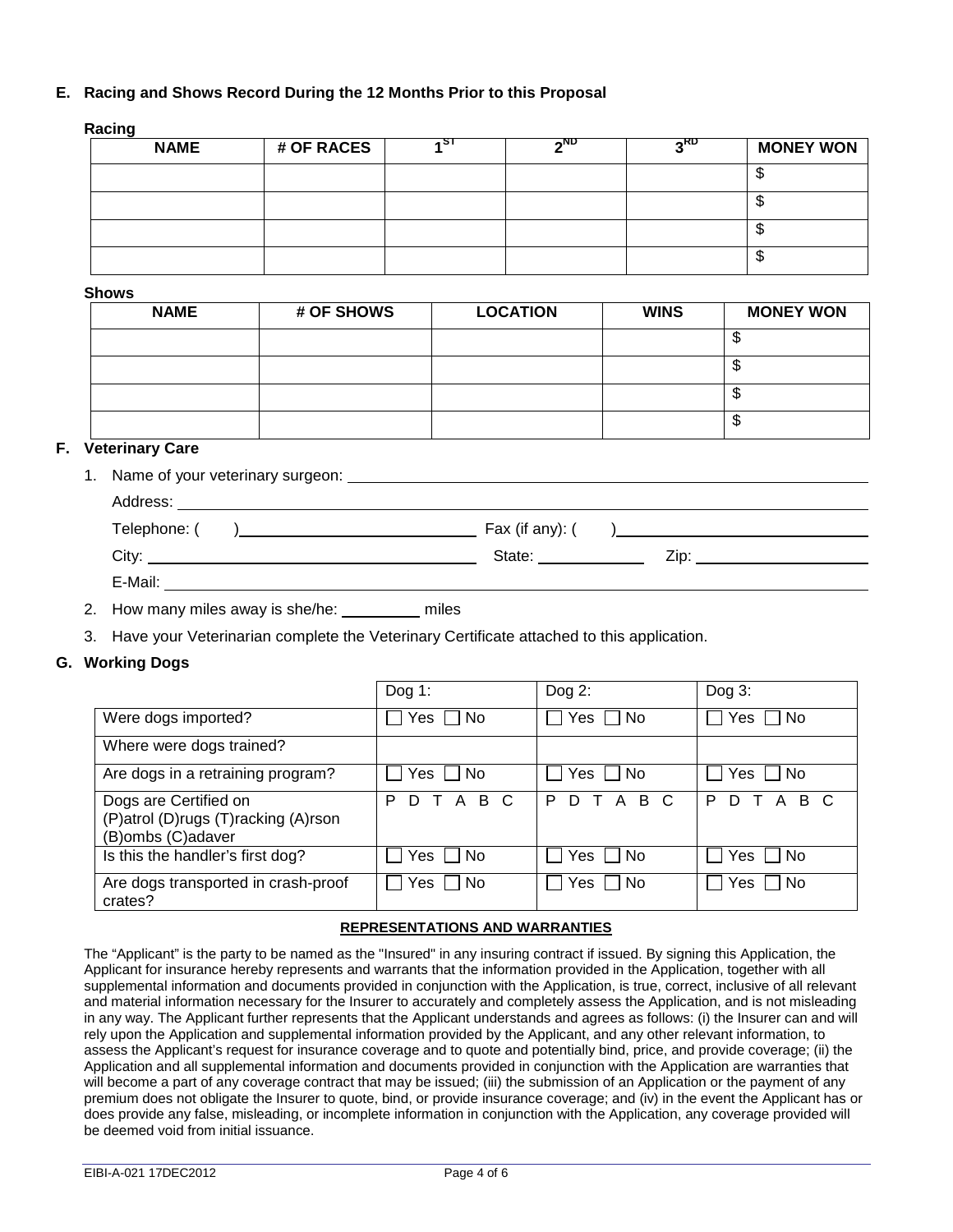The Applicant hereby authorizes the Insurer and its agents to gather any additional information the Insurer deems necessary to process the Application for quoting, binding, pricing, and providing insurance coverage including, but not limited to, gathering information from federal, state, and industry regulatory authorities, insurers, creditors, customers, financial institutions, and credit rating agencies. The Insurer has no obligation to gather any information nor verify any information received from the Applicant or any other person or entity. The Applicant expressly authorizes the release of information regarding the Applicant's losses, financial information, or any regulatory compliance issues to this Insurer in conjunction with consideration of the Application.

The Applicant further represents that the Applicant understands and agrees the Insurer may: (i) present a quote with a Sublimit of liability for certain exposures, (ii) quote certain coverages with certain activities, events, services, or waivers excluded from the quote, and (iii) offer several optional quotes for consideration by the Applicant for insurance coverage. In the event coverage is offered, such coverage will not become effective until the Insurer's accounting office receives the required premium payment.

The Applicant agrees that the Insurer and any party from whom the Insurer may request information in conjunction with the Application may treat the Applicant's facsimile signature on the Application as an original signature for all purposes.

The Applicant acknowledges that under any insuring contract issued, the following provisions will apply:

1. A single Accident, or the accumulation of more than one Accident during the Policy Period, may cause the per Accident Limit and/or the annual aggregate maximum Limit of Liability to be exhausted, at which time the Insured will have no further benefits under the Policy.

2. The Insured may request the Insurer to reinstate the original Limit of Liability for the remainder of the Policy period for an additional coverage charge, as may be calculated and offered by the Insurer. The Insurer is under no obligation to accept the Insured's request.

3. The Applicant understands and agrees that the Insurer has no obligation to notify the Insured of the possibility that the maximum Limit of Liability may be exhausted by any Accident or combination of Accidents that may occur during the Policy Period. The Insured must determine if additional coverage should be purchased. The Insurer is expressly not obligated to make a determination about additional coverage, nor advise the Insured concerning additional coverage.

4. The Insurer is herein released and relieved from any and all responsibility to notify the Insured of the possible reduction in any applicable Limit of Liability. The Insured herein assumes the sole and individual responsibility to evaluate, consider, and initiate a request for additional coverage or reinstatement of the annual aggregate Limit of Liability which may be exhausted by any single Accident or combination of Accidents during the Policy Period.

Dated: **Dated: Dated: Dated: Dated: Dated: Dated: Dated: Dated: Dated: Dated: Dated:**  $\frac{1}{2}$ Applicant: Agent/Broker: Signature Signature Signature Signature Signature Print Name **Print Name**